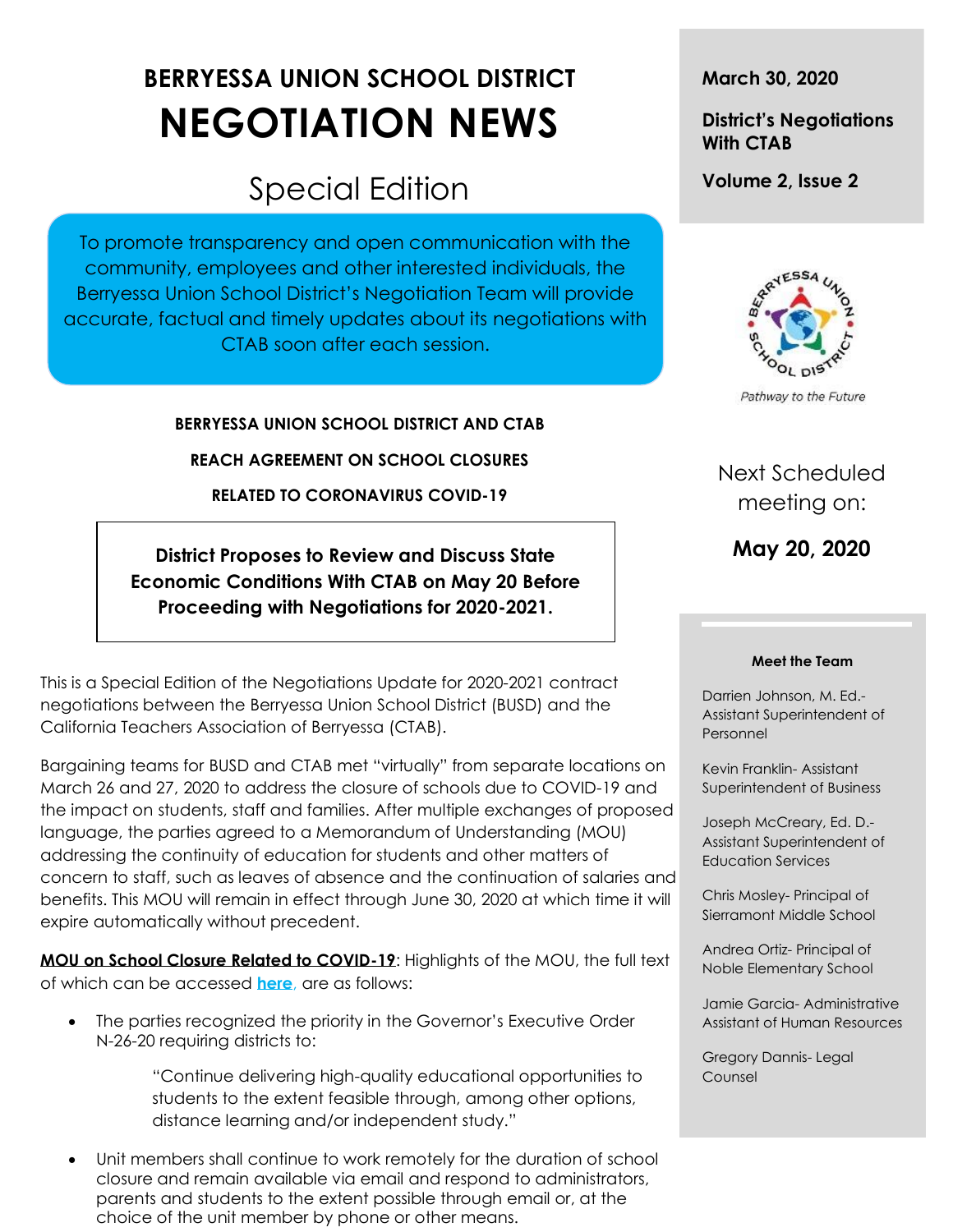- Distance learning shall be provided to students and may include enrichment, engagement, review, and exposure to new standards-based content. Teachers will determine the best way for their students to continue learning which could be via District system platforms, other online platforms, email lessons, or other means.
- Unit members will be provided optional training and may request additional training for the use of technology for the purposes of distance learning.
- Special Education The parties agree to meet in person or remotely as needed to address implementing guidance from the California Department of Education as well as the United States Department of Education in order to provide equitable and appropriate education for students with special needs.
- Timelines for completing summative evaluations and related procedures are adjusted to provide flexibility if schools do not reopen for the 2019- 2020 school year.
- Major provisions of the collective bargaining agreement will remain in full force and effect through the closure including Compensation, Health and Welfare Benefits, Leaves of Absence, and Assignment, Transfer and Filling of Vacancies.

Due to the rapidly changing developments related to this pandemic, the parties also agreed to keep communicating with each other as needed:

The parties share joint interests in keeping communications open and working collaboratively for the benefit of students, staff, and the District community as events continue to unfold during the coronavirus outbreak.

The Parties understand the coronavirus (COVID-19) pandemic situation is very fluid and mutually agree to review the provisions of the MOU, as necessary.

### **District Proposes to Review and Discuss State Economic Condition With CTAB on May 20 Before Proceeding with Negotiations for 2020-2021.**

At the close of negotiations over the MOU, the parties began to discuss the status of "regular" contract negotiations which are currently scheduled to occur on April 2, 9, 22 and May 20. The District expressed a strong interest in concentrating all its energy and efforts on "continuing delivering high-quality educational opportunities to students" per the Governor's direction, and ensuring staff, their families, and our district's families are supported during this school closure.

In addition, the severe adverse impact on the State economy can hardly be quantified at this point. This makes it difficult if not impossible, for the District to bargain over CTAB's proposals, most of which would increase District costs through areas such as direct compensation increases, health and welfare benefits (if premiums increase), class sizes and hours of work (prep periods).

Finally, unlike many other Districts, it is fortunate that BUSD and CTAB are already settled for the 2019-2020 school year; this means compensation, benefits and other working conditions are known and in place. Given all that is going on and